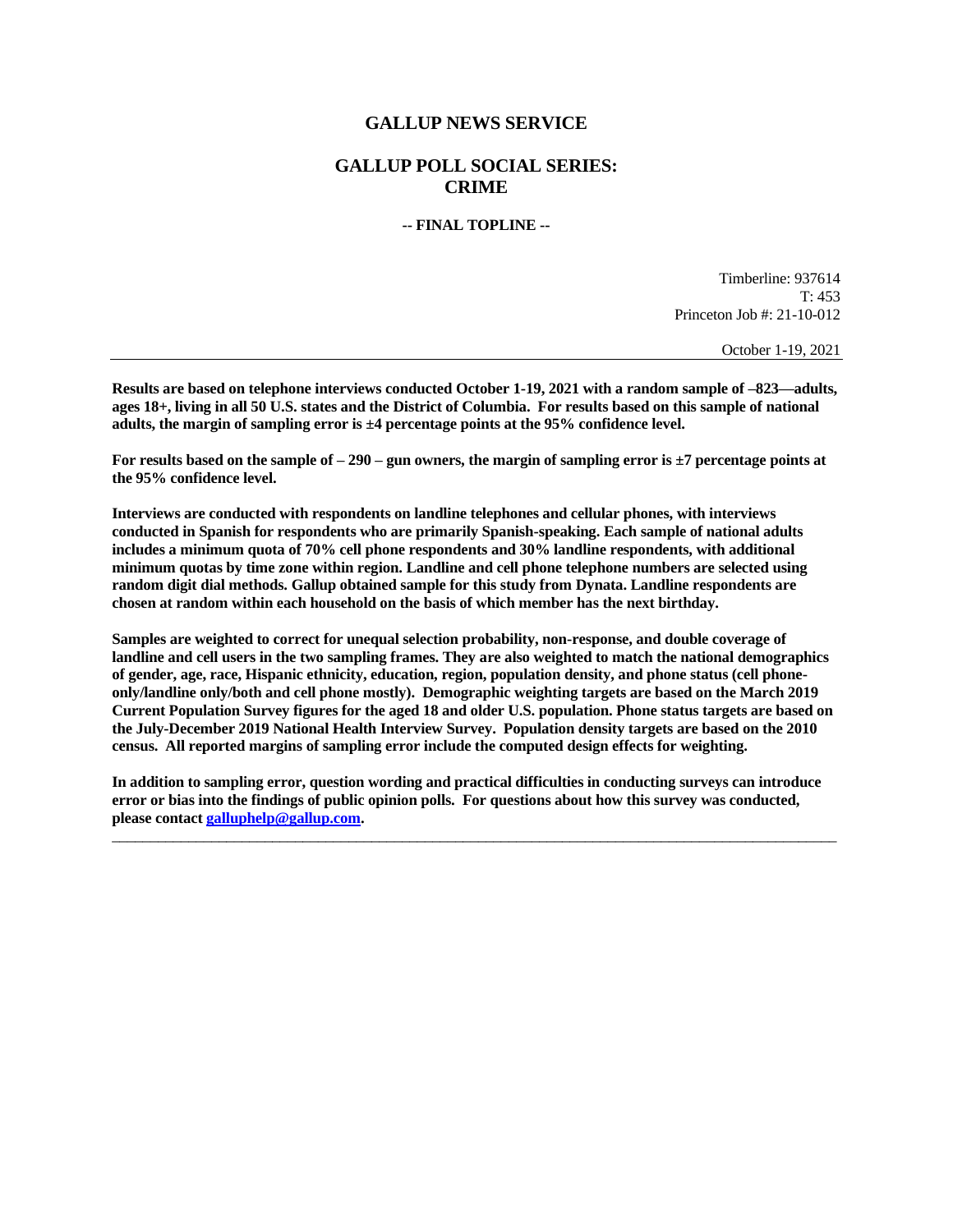Thinking about something else,

18. In general, do you feel that the laws covering the sale of firearms should be made more strict, less strict, or kept as they are now?

|                    | More strict | Less strict      | Kept as now | No opinion     |
|--------------------|-------------|------------------|-------------|----------------|
| 2021 Oct 1-19      | 52          | 11               | 35          | 1              |
| 2020 Sep 30-Oct 15 | 57          | 9                | 34          | *              |
| 2019 Oct 1-13      | 64          | $\overline{7}$   | 28          | $\mathbf{1}$   |
| 2019 Aug 15-30     | 63          | $\boldsymbol{7}$ | 29          | $\mathbf{1}$   |
| 2018 Oct 1-10      | 61          | 8                | 30          | $\sqrt{2}$     |
| 2018 Mar 1-8       | 67          | $\overline{4}$   | 28          | $\mathbf{1}$   |
| 2017 Oct 5-11      | 60          | 5                | 33          | $\mathbf{1}$   |
| 2016 Oct 5-9       | 55          | 10               | 34          | $\mathbf{1}$   |
| 2015 Oct 7-11      | 55          | 11               | 33          | *              |
| 2014 Oct 12-15     | 47          | 14               | 38          | $\mathbf{1}$   |
| 2013 Oct 3-6       | 49          | 13               | 37          | $\mathbf 1$    |
| 2013 Sep 17-18 †   | 49          | 13               | 37          | $\overline{2}$ |
| 2012 Dec 19-22     | 58          | 6                | 34          | $\overline{c}$ |
| 2011 Oct 6-9       | 43          | 11               | 44          | $\overline{c}$ |
| 2010 Oct 7-10      | 44          | 12               | 42          | $\overline{c}$ |
| 2009 Oct 1-4       | 44          | 12               | 43          | $\mathbf{1}$   |
| 2008 Oct 3-5       | 49          | 8                | 41          | $\overline{c}$ |
| 2007 Oct 4-7       | 51          | 8                | 39          | $\overline{c}$ |
| 2006 Oct 9-12      | 56          | 9                | 33          | $\overline{c}$ |
| 2005 Oct 13-16     | 57          | $\overline{7}$   | 35          | $\mathbf{1}$   |
| 2004 Oct 11-14     | 54          | 11               | 34          | $\mathbf{1}$   |
| 2004 Jan 9-11      | 60          | 6                | 34          | $\ast$         |
| 2003 Oct 6-8       | 55          | 9                | 36          | $\ast$         |
| 2002 Oct 14-17     | 51          | 11               | 36          | $\sqrt{2}$     |
| 2001 Oct 11-14     | 53          | $\,8\,$          | 38          | $\mathbf{1}$   |
| 2000 May 5-7       | 62          | 5                | 31          | $\sqrt{2}$     |
| 2000 Apr 7-9       | 61          | $\overline{7}$   | 30          | $\overline{2}$ |
| 1999 Dec 9-12      | 60          | 10               | 29          | $\,1$          |
| 1999 Aug 3-4       | 66          | 6                | 27          | 1              |
| 1999 Jun 25-27     | 62          | 6                | 31          | $\mathbf{1}$   |
| 1999 May 23-24     | 65          | 5                | 28          | $\overline{2}$ |
| 1999 Apr 26-27     | 66          | $\overline{7}$   | 25          | $\overline{c}$ |
| 1999 Feb 8-9       | 60          | 9                | 29          | $\overline{c}$ |
| 1995 Apr 23-24 ^   | 62          | 12               | 24          | $\overline{c}$ |
| 1993 Dec 17-19     | 67          | $\tau$           | 25          | $\mathbf{1}$   |
| 1993 Mar 12-14     | 70          | $\overline{4}$   | 24          | $\overline{2}$ |
| 1991 Mar 21-24     | 68          | 5                | 25          | $\overline{c}$ |
| 1990 Sep 10-11     | 78          | $\overline{2}$   | 17          | $\overline{3}$ |

^ Asked of half sample.

† Asked on Gallup Daily tracking poll.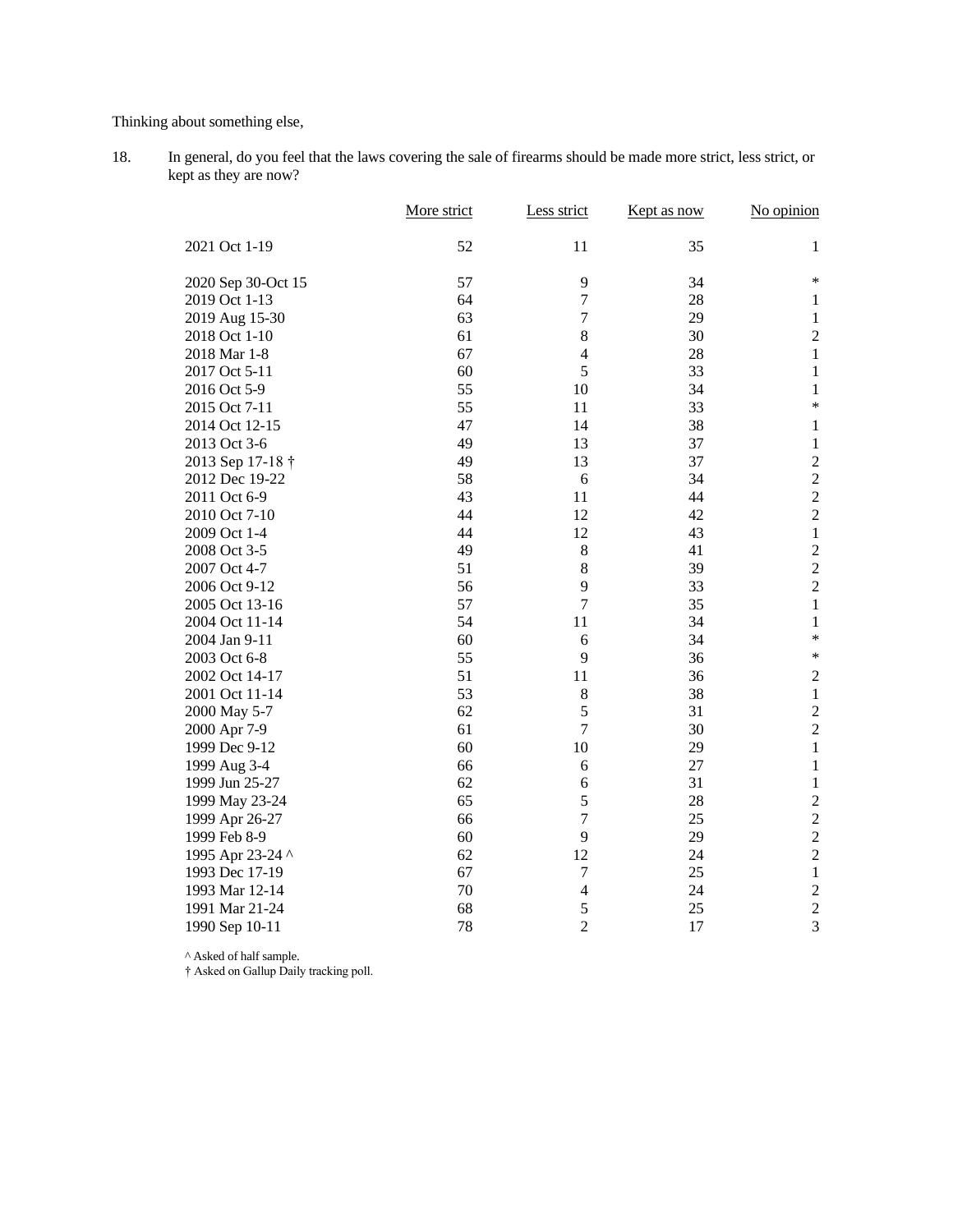19. Do you think there should or should not be a law that would ban the possession of handguns, except by the police and other authorized persons?

|                             | Should be | Should not be | No opinion              |
|-----------------------------|-----------|---------------|-------------------------|
| 2021 Oct 1-19               | 19        | 80            | $\mathbf{1}$            |
| 2020 Sep 30-Oct 15          | 25        | 74            | $\mathbf{1}$            |
| 2019 Oct 1-13               | 29        | 70            | $\mathbf{1}$            |
| 2018 Oct 1-10               | 28        | 71            | $\,1$                   |
| 2017 Oct 5-11               | 28        | 71            | $\mathbf 1$             |
| 2016 Oct 5-9                | 23        | 76            | $\mathbf{1}$            |
| 2015 Oct 7-11               | 27        | 72            | $\mathbf{1}$            |
| 2014 Oct 12-15              | 26        | 73            | $\,1\,$                 |
| 2013 Oct 3-6                | 25        | 74            | $\boldsymbol{2}$        |
| 2012 Dec 19-22              | 24        | 74            | $\overline{c}$          |
| 2011 Oct 6-9                | 26        | 73            | $\,1$                   |
| 2010 Oct 7-10               | 29        | 69            | $\mathbf 1$             |
| 2009 Oct 1-4                | 28        | 71            | $\mathbf{1}$            |
| 2008 Oct 3-5                | 29        | 69            | $\overline{c}$          |
| 2007 Oct 4-7                | 30        | 68            | $\overline{c}$          |
| 2006 Oct 9-12               | 32        | 66            | $\overline{c}$          |
| 2005 Oct 13-16              | 35        | 64            | $\,1$                   |
| 2004 Oct 11-14              | 36        | 63            | $\mathbf 1$             |
| 2003 Oct 6-8                | 32        | 67            | $\mathbf{1}$            |
| 2002 Oct 14-17              | 32        | 65            | 3                       |
| 2000 Aug 29-Sep 5           | 36        | 62            | $\overline{c}$          |
| 1999 Apr 26-27              | 38        | 59            | $\overline{\mathbf{3}}$ |
| 1999 Feb 8-9                | 34        | 64            | $\overline{c}$          |
| 1993 Dec 17-19              | 39        | 60            | $\mathbf{1}$            |
| 1993 Mar 12-14              | 42        | 54            | $\overline{4}$          |
| 1991 Mar 21-24              | 43        | 53            | $\overline{4}$          |
| 1990 Sep 10-11              | 41        | 55            | $\overline{4}$          |
| 1988 Jul 1-7                | 37        | 59            | $\overline{4}$          |
| 1987 Oct 12-18              | 42        | 50            | $\,$ 8 $\,$             |
| 1982 Apr 2-5                | 41        | 54            | 5                       |
| 1981 Jun 19-22              | 41        | 54            | $\overline{5}$          |
| 1981 Apr 3-6                | 39        | 58            | $\overline{3}$          |
| 1980 Dec 12-21              | 38        | 51            | 11                      |
| 1979 Nov 2-5 ^              | 31        | 65            | $\overline{4}$          |
| 1975 Mar 7-10 ^             | 41        | 55            | $\overline{4}$          |
| 1965 Jan 7-12 †             | 49        | 44            | $\boldsymbol{7}$        |
| 1959 Jul 23-28 <sup>+</sup> | 60        | 36            | $\overline{4}$          |

^ WORDING: Now here is a question about pistols and revolvers. Do you think there should or should not be a law which would forbid the possession of this type of gun except by the police and other authorized persons?

† WORDING: What about the possession of pistols and revolvers--do you think there should be a law which would forbid the possession of this type of gun except by the police or other authorized persons?